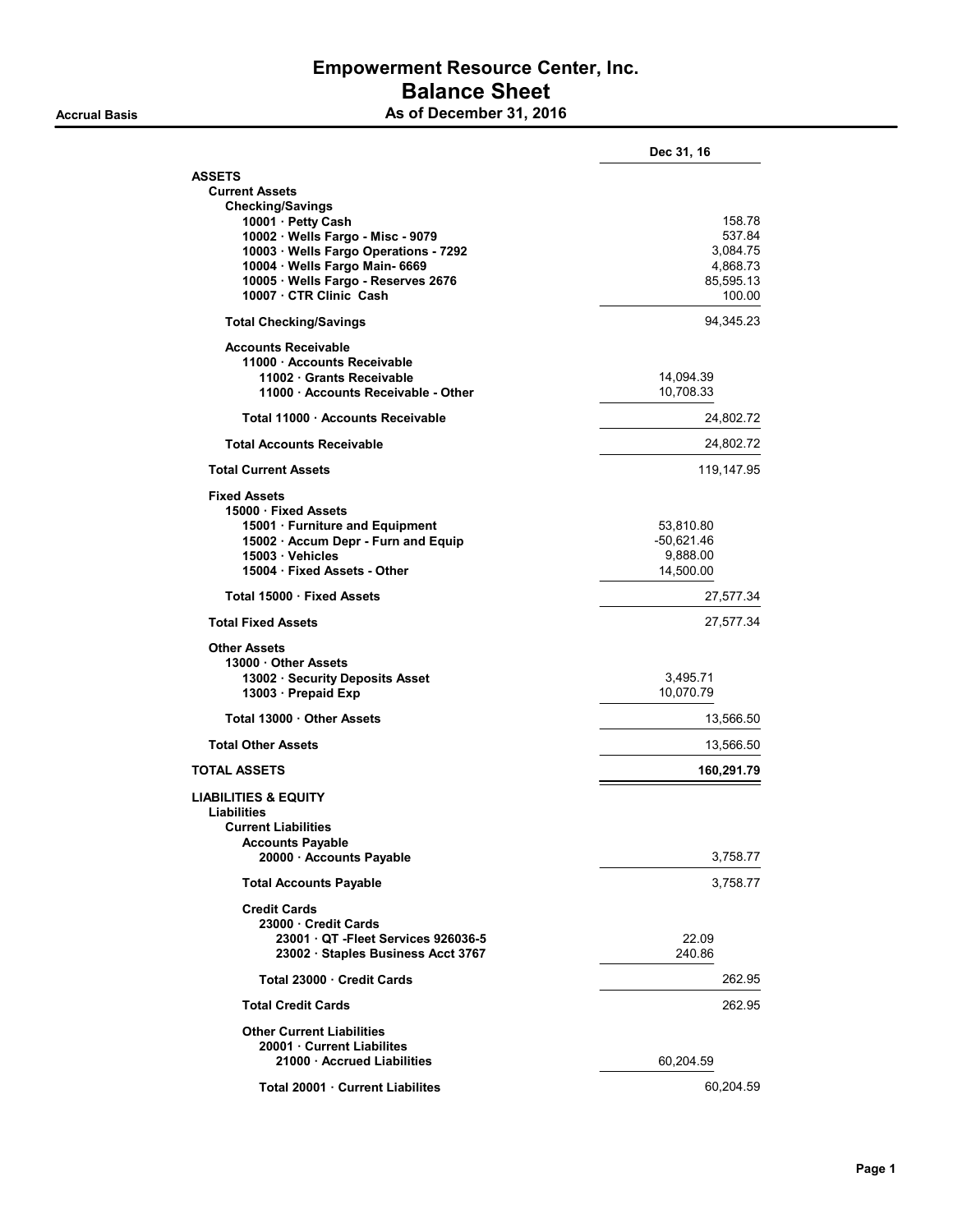# Empowerment Resource Center, Inc. Balance Sheet Accrual Basis **As of December 31, 2016**

|                                                              | Dec 31, 16               |
|--------------------------------------------------------------|--------------------------|
| 24000 · Payroll Liabilities<br>$24005 \cdot SS - ER$         | 16,201.44                |
| Total 24000 · Payroll Liabilities                            | 16,201.44                |
| <b>Total Other Current Liabilities</b>                       | 76,406.03                |
| <b>Total Current Liabilities</b>                             | 80,427.75                |
| <b>Total Liabilities</b>                                     | 80,427.75                |
| Equity<br>32000 Unrestricted Net Assets<br><b>Net Income</b> | 121,828.48<br>-41.964.44 |
| <b>Total Equity</b>                                          | 79,864.04                |
| TOTAL LIABILITIES & EQUITY                                   | 160,291.79               |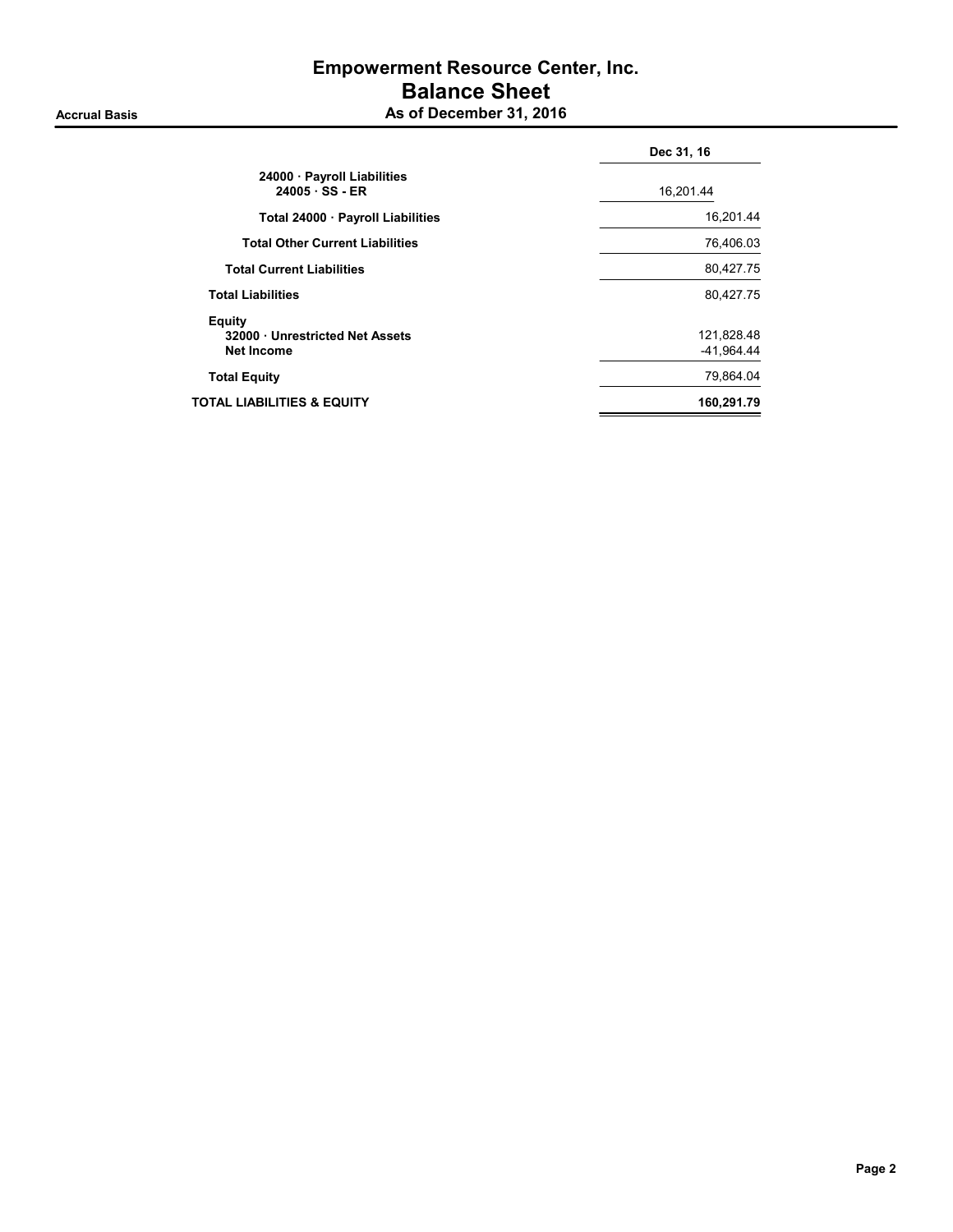|                                                                                                                                                | Jan - Dec 16                                                 |
|------------------------------------------------------------------------------------------------------------------------------------------------|--------------------------------------------------------------|
| <b>Ordinary Income/Expense</b><br><b>Income</b>                                                                                                |                                                              |
| 42000 Contributions                                                                                                                            | 23.82                                                        |
| 43000 Foundation and Trust Grants<br>43400 · Direct Public Support<br>43410 Corporate Contributions<br>43430 · Individ, Business Contributions | 193,780.00<br>2,500.00<br>1,870.00                           |
| Total 43400 Direct Public Support                                                                                                              | 4,370.00                                                     |
| 43500 Charitable Donations<br>43510 · Board of Trustees<br>43540 Hats Off to Women<br>43550 TCGT<br>43500 Charitable Donations - Other         | 1,600.00<br>143.24<br>575.00<br>2,650.00                     |
| Total 43500 Charitable Donations                                                                                                               | 4,968.24                                                     |
| 44500 Federal Grants - DIRECT<br>44520 CDC Grant<br>44530 SAMHSA<br>44535 ICP                                                                  | 597,631.00<br>543,529.00                                     |
| Total 44530 · SAMHSA                                                                                                                           | 543,529.00                                                   |
| 44500 Federal Grants - DIRECT - Other                                                                                                          | 28,455.00                                                    |
| Total 44500 Federal Grants - DIRECT                                                                                                            | 1,169,615.00                                                 |
| 44550 Federal Grants - INDIRECT                                                                                                                | 26,416.66                                                    |
| 44600 Local County Grants<br>44630 Fulton County                                                                                               | 100,000.00                                                   |
| Total 44600 · Local County Grants                                                                                                              | 100,000.00                                                   |
| 44800 · Indirect Public Support                                                                                                                | 1,000.00                                                     |
| 46500 Capacity Building<br>46510 · Exploring Realistic Expectation                                                                             | 5,138.82                                                     |
| Total 46500 Capacity Building                                                                                                                  | 5,138.82                                                     |
| 47220 Clinical Services<br>47221 · Clinic Income - Direct Pay<br>47224 · Clinic Income - Title X-FP<br>47225 · Clinic Income - AMP Study       | 18,969.27<br>24,800.00<br>3,000.00                           |
| Total 47220 · Clinical Services                                                                                                                | 46,769.27                                                    |
| 48000 Donations - In Kind Services<br>49800 · Interest-Savings, Short-term CD                                                                  | 14,242.00<br>20.40                                           |
| <b>Total Income</b>                                                                                                                            | 1,566,344.21                                                 |
| <b>Gross Profit</b>                                                                                                                            | 1,566,344.21                                                 |
| <b>Expense</b><br>51000 · Payroll Expense<br>51005 · Payroll Expenses                                                                          | 9,608.89                                                     |
| 51010 · Salaries and wages<br>51020 · Medicare<br>51030 · Social Security<br>51040 · Payroll Fees<br>51050 GA Unemployment                     | 856,207.41<br>13,653.02<br>49,867.43<br>1,414.28<br>5,423.39 |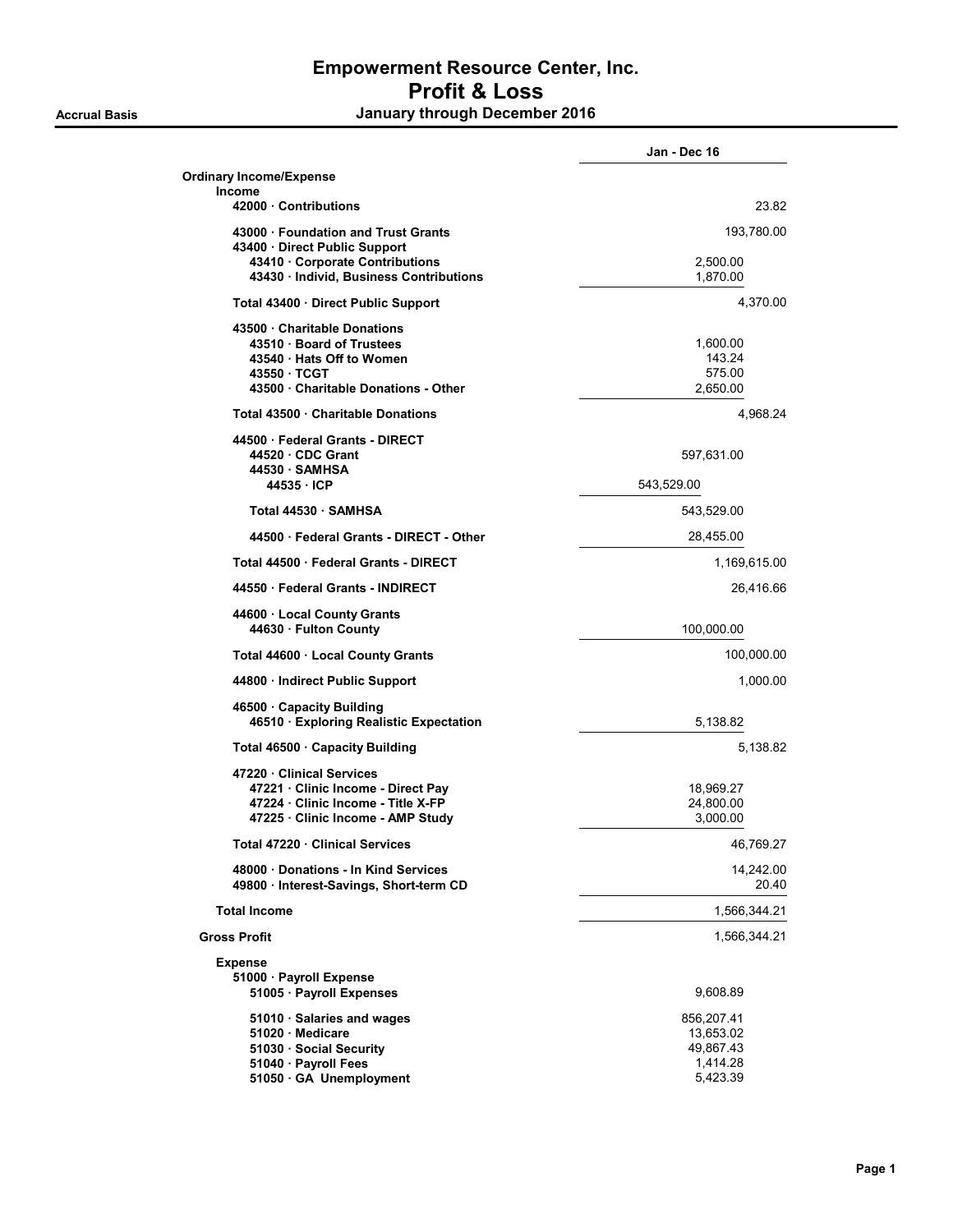|                                                                       | Jan - Dec 16           |
|-----------------------------------------------------------------------|------------------------|
| 51060 · Health Insurance                                              |                        |
| 51061 Dental Insurance                                                | 3,341.07               |
| 51062 Vision Insurance                                                | 634.10                 |
| 51063 · Life Insurance                                                | 763.60                 |
| 51064 · Medical Insurance                                             | 43,572.55              |
| 51065 Disability Insurance                                            | 33.60                  |
| Total 51060 · Health Insurance                                        | 48,344.92              |
|                                                                       |                        |
| 51080 · Workers Compensation Insurance<br>51090 · ADP Retirement Plan | 23,194.40<br>15,176.64 |
| Total 51000 · Payroll Expense                                         | 1,022,890.38           |
| 60900 · Business Expenses                                             |                        |
| 60910 License & Permits                                               | 950.00                 |
| 60920 · Business Registration Fees                                    | 295.00                 |
| 60900 · Business Expenses - Other                                     | 352.35                 |
| Total 60900 · Business Expenses                                       | 1,597.35               |
| 62100 Contract Services                                               |                        |
| 62110 Accounting Fees                                                 | 55,610.40              |
| 62115 · Professional Services                                         | 6,268.00               |
| 62125 · Interns Work Study Earnings                                   | 1,710.08               |
| 62130 · Fundraising Fees                                              | 20.65                  |
|                                                                       |                        |
| 62150 · Independent Contract                                          | 47,807.67              |
| 62170 Computer IT Fees                                                | 26,981.03              |
| 62180 · Medisoft EHR System                                           | 12,048.00              |
| 62190 Absolute Care Medical Center                                    | 4,165.00               |
| 62195 · Tangu Recovery Services                                       | 99,114.51              |
| Total 62100 Contract Services                                         | 253,725.34             |
| 62800 · Facilities and Equipment                                      |                        |
| 62810 Depr and Amort - Allowable                                      | 9,190.65               |
| 62820 Facilities Rental & Services                                    | 12,011.48              |
| 62835 Copier Equipment Maintenance                                    | 3,397.24               |
| 62840 · Equip Rental and Maintenance                                  | 3,612.02               |
| 62845 · Parking                                                       | 1,582.59               |
|                                                                       |                        |
| 62860 Office Equipment & Furniture                                    | $-159.88$              |
| 62870 · Property Insurance                                            | 436.00                 |
| 62880 · Office Rent                                                   | 117,945.00             |
| Total 62800 · Facilities and Equipment                                | 148,015.10             |
| 63000 Program Expense - Participants                                  |                        |
| 63100 · Participant Awards                                            |                        |
| 63110 · Client Transportation                                         | 3,794.00               |
| 63120 Gift Cards                                                      | 20,145.96              |
| 63130 Client Refreshments                                             | 1,196.42               |
| 63140 Client Incentives                                               | 1,753.35               |
| 63100 Participant Awards - Other                                      | 145.00                 |
| Total 63100 · Participant Awards                                      | 27,034.73              |
| Total 63000 · Program Expense - Participants                          | 27,034.73              |
|                                                                       |                        |
| 64000 · Clinical Expenses                                             |                        |
| 64010 · Biohazard Disposal                                            | 1,274.96               |
| 64020 · Medication & Treatment Supplies                               | 1,916.91               |
| 64030 · Medical Courier Services                                      | 1,440.50               |
| 64040 · Laboratory Processing                                         | 4,496.05               |
| 64050 · Laboratory Supplies                                           | 23,724.34              |
| Total 64000 · Clinical Expenses                                       | 32,852.76              |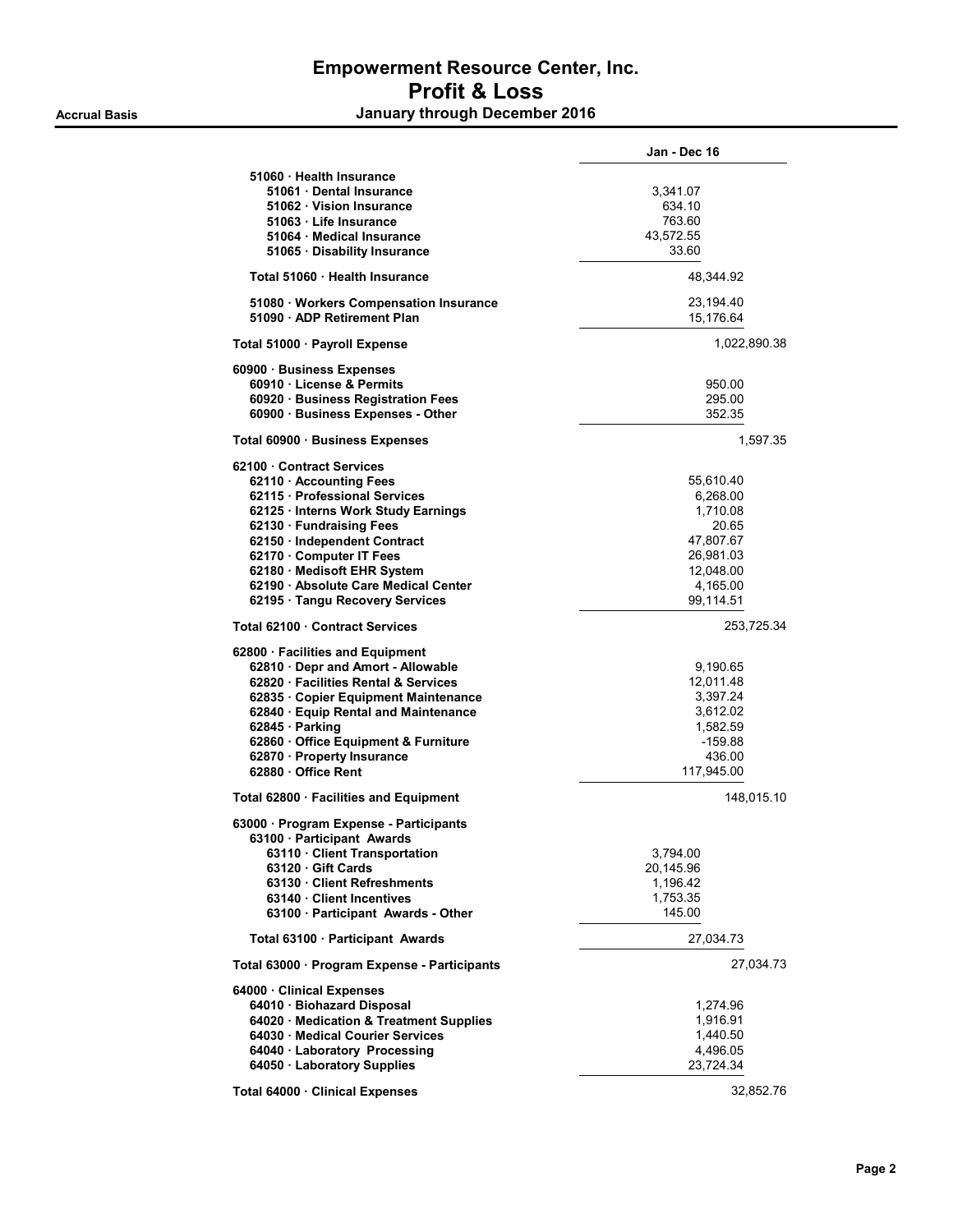|                                                                   | Jan - Dec 16 |
|-------------------------------------------------------------------|--------------|
| 65000 Operations                                                  |              |
| 65001 Bank Service Charge                                         | 20.00        |
| 65002 Office Expenses                                             | 5,626.93     |
| 65003 · Advertising Expenses                                      | 2,499.72     |
| 65004 Office Meetings                                             | 1,347.56     |
| 65005 · Fundraising Expenses                                      | 150.00       |
| 65007 · Software Expenses                                         | 1,650.82     |
| 65009 · Staff Development                                         | 1,771.41     |
| 65010 · Books, Subscriptions, Reference                           | 121.99       |
| 65012 Computer /Internet expense                                  | 4,401.27     |
| 65014 · PayPal Service fees                                       | 468.66       |
| 65015 · Parking Reimbursement                                     | 43.00        |
| 65018 Dues & Membership Fees                                      | 2,990.24     |
| 65019 Auto Expenses                                               | 11,122.42    |
| 65020 · Postage, Mailing Service                                  | 367.24       |
|                                                                   | 631.51       |
| 65030 · Printing and Copying                                      |              |
| 65035 · Training Fees                                             | 851.63       |
| 65040 · Office Supplies                                           | 10,233.21    |
| 65050 · Telephone, Telecommunications                             | 15,443.89    |
| Total 65000 Operations                                            | 59,741.50    |
| 65045 · Program Expenses and Supplies                             |              |
| 65046 Client Prevention Supplies                                  | 17,972.24    |
| 65048 · Hats Off To Women Expenses                                | 662.42       |
| 65049 · Program Expenses (TCGT)                                   | 1,501.76     |
| 65045 · Program Expenses and Supplies - Other                     | 7,490.53     |
|                                                                   |              |
| Total 65045 · Program Expenses and Supplies                       | 27,626.95    |
| 65100 Other Types of Expenses<br>65115 Volunteer Appreciation     | 1,394.84     |
| Total 65100 Other Types of Expenses                               | 1,394.84     |
| 65120 Insurance                                                   |              |
| 65121 · Automobile Ins (Progressive)                              | 5,887.05     |
| 65122 · General/Professional Liability                            | 3,307.20     |
| 65123 · Malpractice Insurance                                     | 799.00       |
|                                                                   |              |
| Total 65120 Insurance                                             | 9,993.25     |
| 66900 · Reconciliation Discrepancies<br>68300 Travel and Meetings | 677.44       |
| 68310 · Registration                                              | 4,849.00     |
| 68320 Hotel                                                       | 11.242.35    |
| 68330 · Airfare                                                   | 3,772.36     |
| 68340 Ground Transportation                                       | 404.53       |
| 68350 Per Diem                                                    | 3,205.00     |
| 68360 Mileage Reimbursement                                       | 171.72       |
| Total 68300 Travel and Meetings                                   | 23,644.96    |
| <b>Total Expense</b>                                              | 1,609,194.60 |
| <b>Net Ordinary Income</b>                                        | -42,850.39   |
|                                                                   |              |
| <b>Other Income/Expense</b>                                       |              |
| <b>Other Income</b>                                               |              |
| 41000 Other Income                                                | 885.95       |
| <b>Total Other Income</b>                                         | 885.95       |
| <b>Net Other Income</b>                                           | 885.95       |
| Net Income                                                        | -41,964.44   |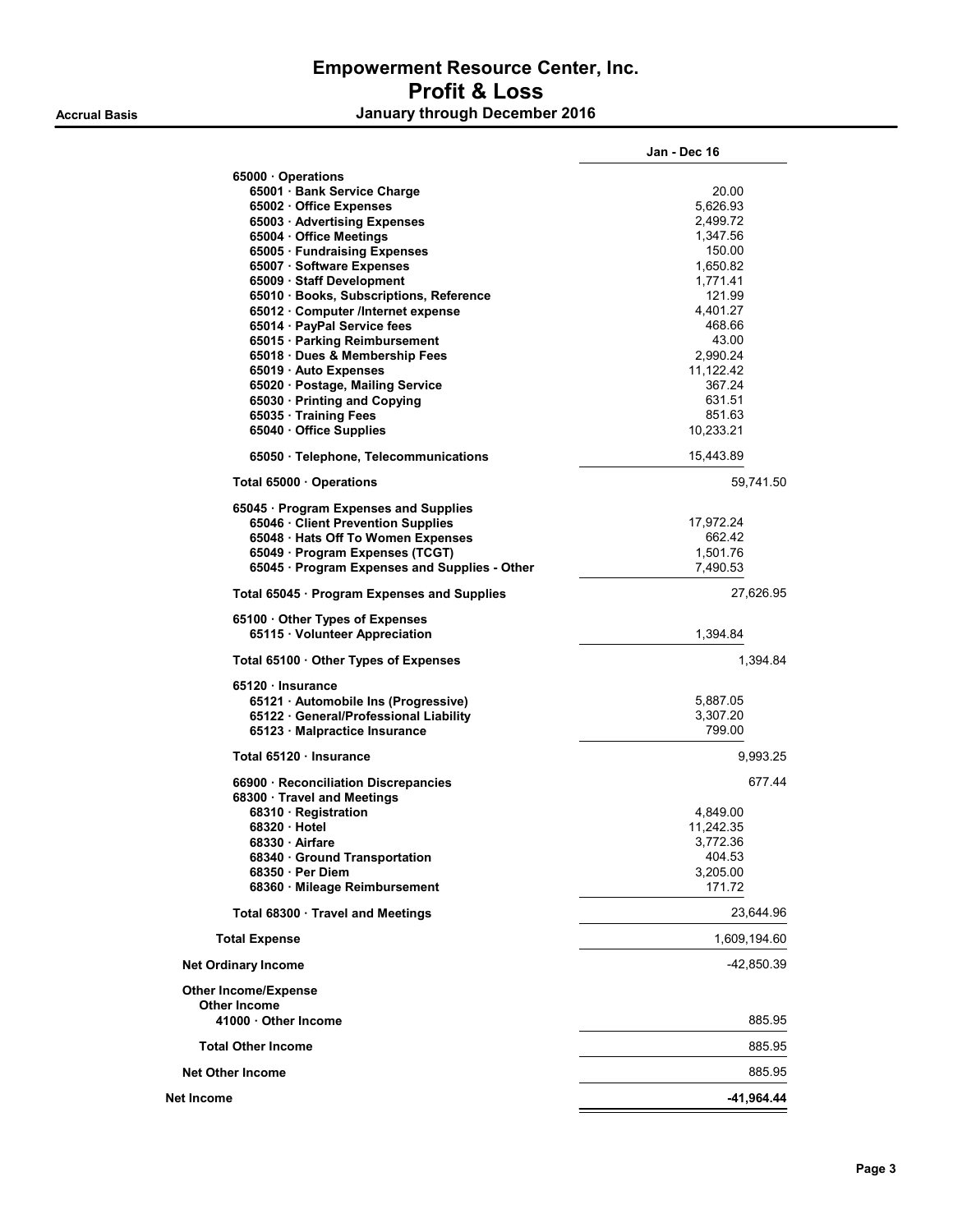|                                                                               | Jan - Dec 16           |
|-------------------------------------------------------------------------------|------------------------|
| <b>Ordinary Income/Expense</b>                                                |                        |
| Income<br>42000 Contributions                                                 | 23.82                  |
| 43000 · Foundation and Trust Grants<br>43400 · Direct Public Support          | 193,780.00<br>4,370.00 |
| 43500 Charitable Donations                                                    | 4,968.24               |
| 44500 Federal Grants - DIRECT                                                 | 1,169,615.00           |
| 44550 Federal Grants - INDIRECT                                               | 26,416.66              |
| 44600 · Local County Grants                                                   | 100,000.00             |
| 44800 · Indirect Public Support                                               | 1,000.00               |
| 46500 Capacity Building                                                       | 5,138.82               |
| 47220 Clinical Services                                                       | 46,769.27              |
| 48000 Donations - In Kind Services<br>49800 · Interest-Savings, Short-term CD | 14,242.00<br>20.40     |
| <b>Total Income</b>                                                           | 1,566,344.21           |
| <b>Gross Profit</b>                                                           | 1,566,344.21           |
| <b>Expense</b><br>51000 · Payroll Expense                                     | 1,022,890.38           |
| 60900 · Business Expenses                                                     | 1,597.35               |
| 62100 Contract Services                                                       | 253,725.34             |
| 62800 · Facilities and Equipment                                              | 148,015.10             |
| 63000 · Program Expense - Participants                                        | 27,034.73              |
| 64000 · Clinical Expenses                                                     | 32,852.76              |
| 65000 Operations                                                              | 59,741.50              |
| 65045 · Program Expenses and Supplies                                         | 27,626.95              |
| 65100 Other Types of Expenses                                                 | 1,394.84               |
| 65120 Insurance                                                               | 9,993.25               |
| 66900 · Reconciliation Discrepancies<br>68300 Travel and Meetings             | 677.44<br>23,644.96    |
| <b>Total Expense</b>                                                          | 1,609,194.60           |
| <b>Net Ordinary Income</b>                                                    | -42,850.39             |
| <b>Other Income/Expense</b><br><b>Other Income</b>                            |                        |
| 41000 Other Income                                                            | 885.95                 |
| <b>Total Other Income</b>                                                     | 885.95                 |
| <b>Net Other Income</b>                                                       | 885.95                 |
| Net Income                                                                    | -41,964.44             |